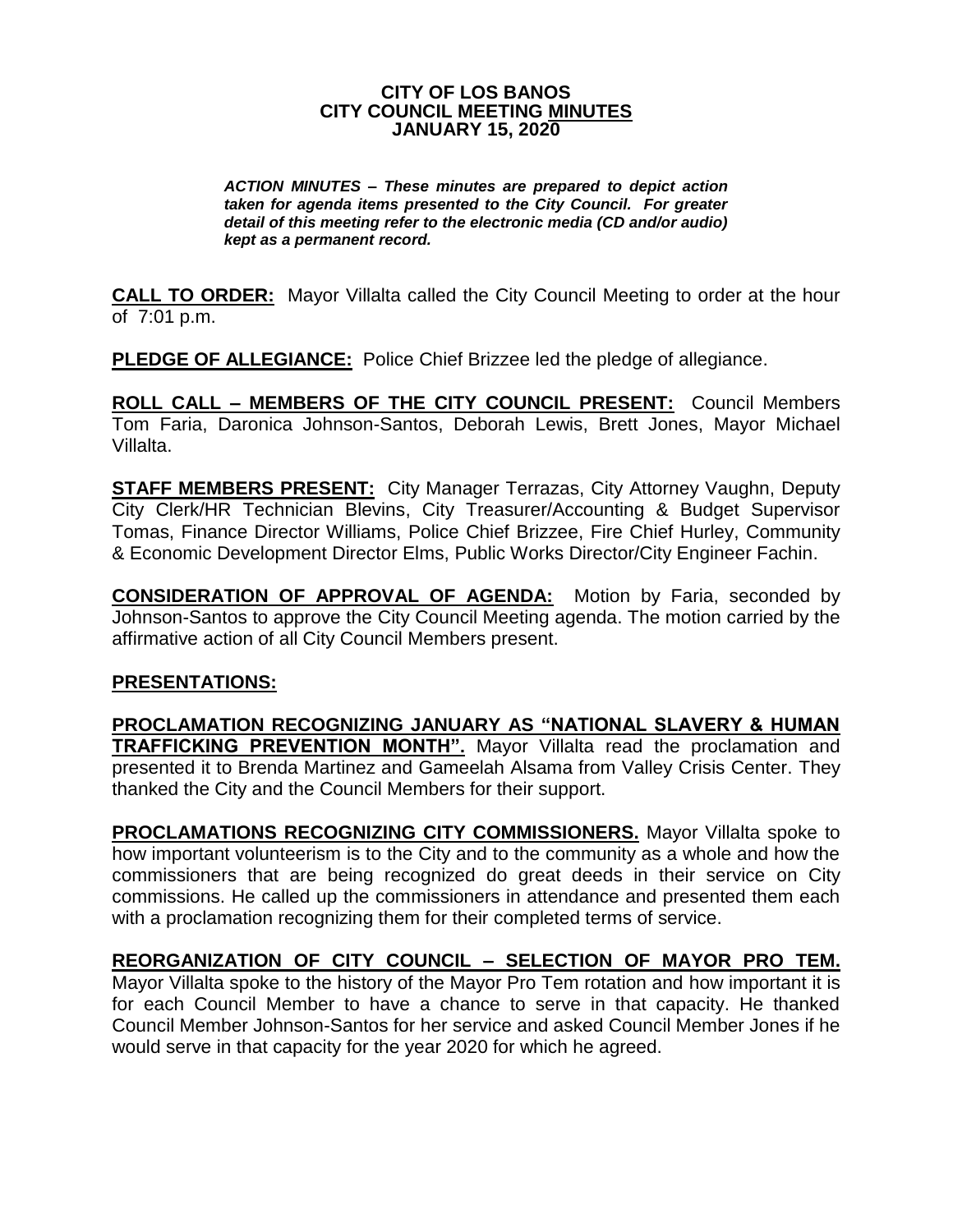Motion by Villalta, seconded by Johnson-Santos to appoint Council Member Jones as Mayor Pro Tem for the year 2020. The motion carried by the affirmative action of all City Council Members present.

**APPOINTMENT OF COMMISSIONERS TO SERVE ON THE FOLLOWING CITY COMMISSIONS: AIRPORT ADVISORY COMMISSION – ONE (1) TWO (2) YEAR TERM EXPIRING DECEMBER 31, 2021; PARKS AND RECREATION COMMISSION – ONE (1) TWO (2) YEAR TERM EXPIRING DECEMBER 31, 2021; TREE COMMISSION – TWO (2) TWO (2) YEAR TERMS EXPIRING DECEMBER 31, 2021; MEASURE H CITIZENS' OVERSIGHT COMMITTEE – TWO (2) TWO (2) YEAR TERMS EXPIRING DECEMBER 31, 2021; PLANNING COMMISSION – DISTRICT 2 – ONE (1) UNEXPIRED TERM EXPIRING DECEMBER 31, 2020.** Motion by Villalta, seconded by Jones to appoint Dennis Reed to the Airport Advisory Commission for a two (2) year term expiring December 31, 2021. The motion carried by the affirmative action of all City Council Members present.

Motion by Villalta, seconded by Lewis to appoint John Spevak to the Parks & Recreation Commission for a two (2) year term expiring December 31, 2021. The motion carried by the affirmative action of all City Council Members present.

Motion by Villalta, seconded by Faria to appoint Laurel Heaton and Trinidad Ramos to the Tree Commission for two (2) year terms expiring December 31, 2021. The motion carried by the affirmative action of all City Council Members present.

Motion by Villalta, seconded by Johnson-Santos to appoint Kathy Ballard and Roger Pruitt to the Measure H Citizens' Oversight Committee for two (2) year terms expiring on December 31, 2021. The motion carried by the affirmative action of all City Council Members present.

Motion by Villalta, seconded by Faria to appoint Clarence "Rob" Robinson to the Planning Commission for an unexpired term expiring on December 30, 2020. The motion carried by the affirmative action of all City Council Members present.

Council Member Faria stated that despite the fact that he is recovering from a recent surgery, he wanted to be present to second the motion of the Planning Commission appointment as the new commissioner is from his district. He asked to be excused from the meeting and he left at 7:20 p.m.

The Mayor spoke to the commissions that still have vacancies and how staff needs to re-advertise in order to fill these vacancies.

Motion by Villalta, seconded by Johnson-Santos to approve the re-advertisement of vacant City commissions. The motion carried by the affirmative action of all City Council Members present; Faria absent.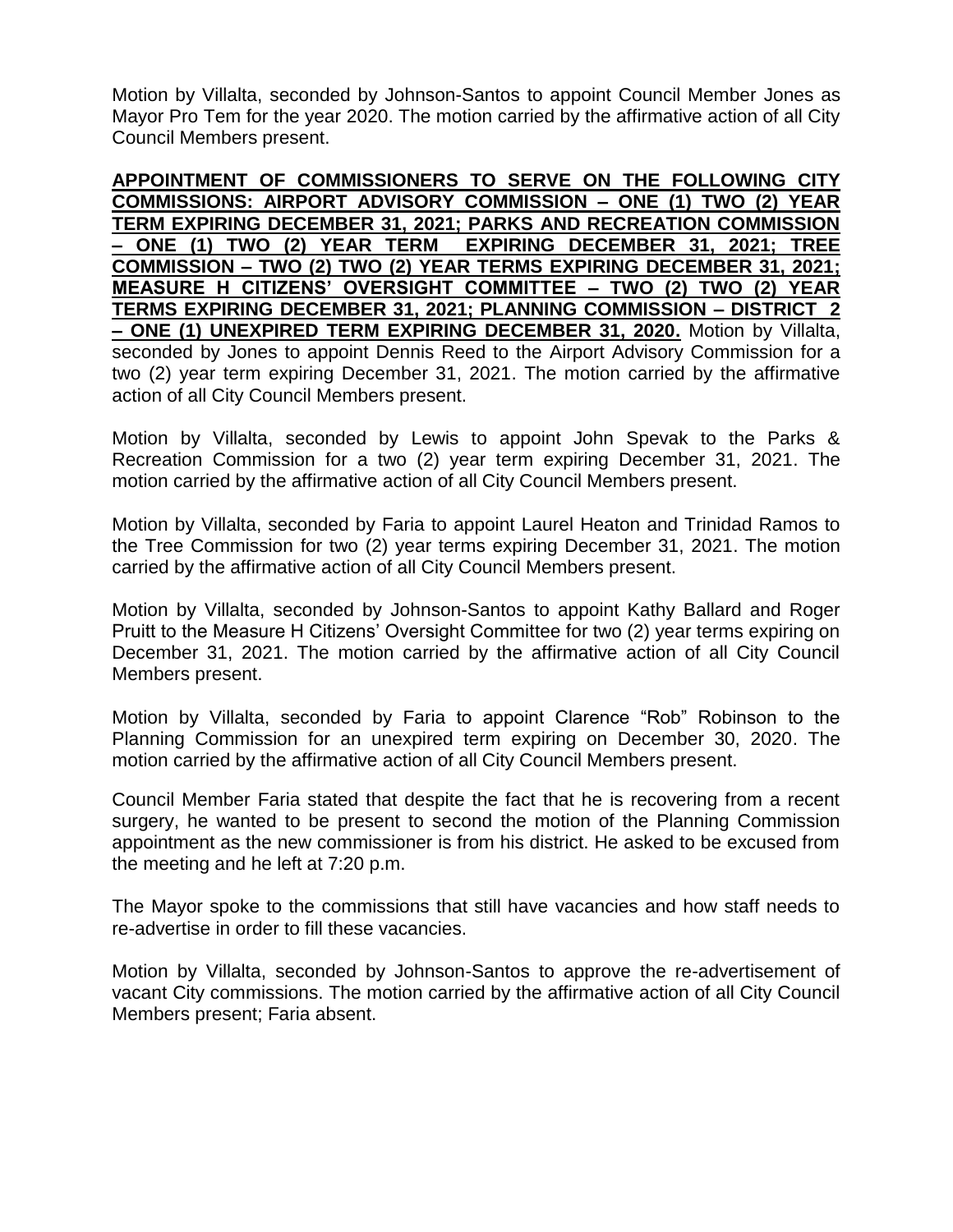**PUBLIC FORUM: MEMBERS OF THE PUBLIC MAY ADDRESS THE CITY COUNCIL MEMBERS ON ANY ITEM OF PUBLIC INTEREST THAT IS WITHIN THE JURISDICTION OF THE CITY; INCLUDES AGENDA AND NON-AGENDA ITEMS. NO ACTION WILL BE TAKEN ON NON-AGENDA ITEMS. SPEAKERS ARE LIMITED TO A FIVE (5) MINUTE PRESENTATION. DETAILED GUIDELINES ARE POSTED ON THE COUNCIL CHAMBER INFORMATIONAL TABLE.** REBECCA WOOD, Los Banos, spoke to how she is present to convey concerns regarding a person who has been living in his car outside of her residence and has been causing a disturbance, this issue has escalated in the last couple of weeks, he flees law enforcement but returns in a short time to begin the nuisance again; PENNY GLICK, Los Banos, present on behalf of Sharon Silva, spoke to how there is a board of directors currently being formed for the PBID, spoke to the terms and how it will be run, thanked the City for its support. No one else came forward to speak.

**CONSIDERATION OF APPROVAL OF CONSENT AGENDA.** Mayor Villalta spoke to how he has a conflict with item 9H - City Council Resolution No. 6174 – Authorizing the City Manager to Execute an Agreement for Implementation of the Los Banos Downtown Property and Business Improvement District (PBID) Management District Plan between the City of Los Banos and the Los Banos Downtown Association. He asked that other agenda items as follows be approved in his presence.

Motion by Johnson-Santos, seconded by Lewis to approve the consent agenda as follows with the removal of item 9H - City Council Resolution No. 6174 – Authorizing the City Manager to Execute an Agreement for Implementation of the Los Banos Downtown Property and Business Improvement District (PBID) Management District Plan between the City of Los Banos and the Los Banos Downtown Association, as follows: Check Register for #219583 - #219953 in the Amount of \$2,318,399.03; Development Impact Fee Report for Fiscal Years 2015-2019 (AB 1600); Minutes for the December 18, 2019 City Council Meeting; City Council Resolution No. 6170 – Appointing Members to the Measure P Citizens' Oversight Committee (Tom Need, Gerald Giesel & Richard Stewart, Terms Ending December 31, 2022); City Council Resolution No. 6171 – Approving the Consultant Agreement – Notice of Augmentation of the Professional Services Agreement with David Taussig & Associates, Inc., to Provide a Nexus Study for the Update of the City of Los Banos Development Impact Fee Program and Adopt a Revised Budget for the Fiscal Year 2019-2020 as it Pertains to the City Hall Admin Impact Fee Account in the Amount of \$29,7000 and the Traffic Impact Fee Account in the Amount of \$3,300; City Council Resolution No. 6172 – Acting as the City of Los Banos Groundwater Sustainability Agency (GSA) Authorizing and Directing that Application be Made to Obtain a Grant Under the Sustainable Groundwater Management Grant Program's Planning Grant – Round 3 and to Enter into an Agreement with the California Department of Water Resource to Receive a Grant for the Delta-Mendota Subbasin Supplemental Ground Water Sustainability Plan (GSP) Development Proposal; City Council Resolution No. 6173 – Accepting Public Improvements for Mission Village South, Phase 3B, Generally Located within the Area Bounded by Mission Drive to the North, Las Palmas Road to the East, Willmott Road to the South (Developer: Stonefield Home, Inc.); City Council Resolution No. 6174 – Authorizing the City Manager to Execute an Agreement for Implementation of the Los Banos Downtown Property and Business Improvement District (PBID) Management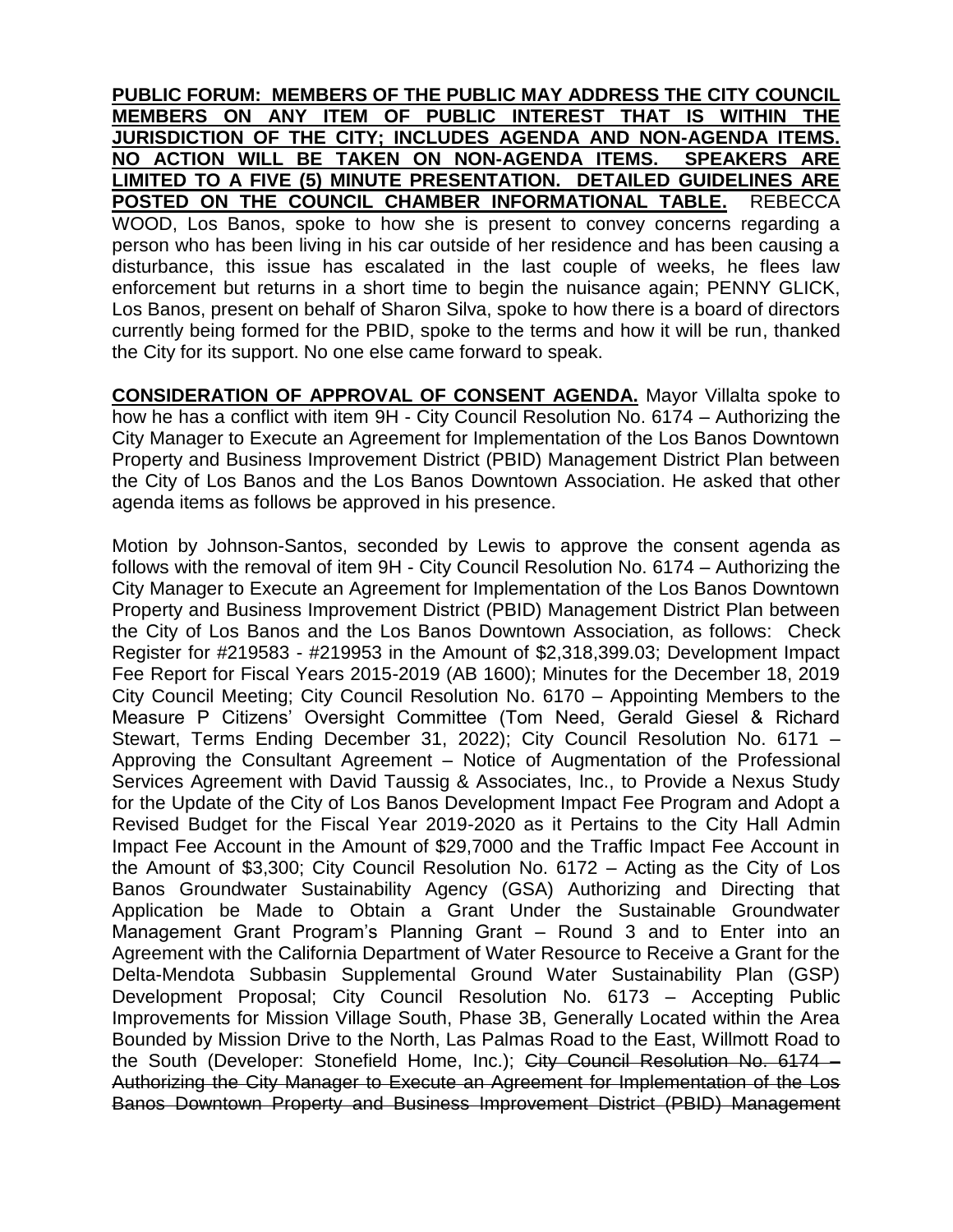District Plan between the City of Los Banos and the Los Banos Downtown Association. The motion carried by the affirmative action of all City Council Members present; Faria absent.

The Mayor excused himself from the dais and exited the council chambers.

**CITY COUNCIL RESOLUTION NO. 6174 – AUTHORIZING THE CITY MANAGER TO EXECUTE AN AGREEMENT FOR IMPLEMENTATION OF THE LOS BANOS DOWNTOWN PROPERTY AND BUSINESS IMPROVEMENT DISTRICT (PBID) MANAGEMENT DISTRICT PLAN BETWEEN THE CITY OF LOS BANOS AND THE LOS BANOS DOWNTOWN ASSOCIATION.** There was Council Member and staff discussion regarding the insurance requirements the District would be required to produce for this agreement and often the budget and performance goals of the District would be audited. Community and Economic Development Director Elms explained that once this agreement is officially approved by Council, that the District would be obtaining the insurance requirements and would be submitting proof of coverage before the agreement is fully executed. As far as auditing goes, the City can request progress reports and/or audits whenever and how often it chooses.

Motion by Lewis, seconded by Johnson-Santos to approve City Council Resolution No. 6174 – Authorizing the City Manager to Execute an Agreement for Implementation of the Los Banos Downtown Property and Business Improvement District (PBID) Management District Plan between the City of Los Banos and the Los Banos Downtown Association. The motion carried by the affirmative action of all City Council Members present; Faria and Villalta absent.

Mayor Villalta returned to the council chambers and took his seat at the dais.

**UPDATE ON MCAG, THE BUS AND REGIONAL WASTE AUTHORITY (RWA).**  Executive Director, Stacie Guzman presented a PowerPoint presentation.

There was discussion between the Council and Stacie Guzman regarding when there would be busing services from Merced County to the Bay Area. That idea is currently being worked on and analyzed for implementation in the near future.

Informational item only. No action to be taken.

**PUBLIC HEARING – TO RECEIVE PUBLIC COMMENT AND CONSIDERATION OF AMENDMENTS TO THE CITY BUILDING CODE ORDINANCE BY ADOPTION BY REFERENCE THE CALIFORNIA BUILDING CODE 2019 EDITION AND RELATED 2019 EDITION CODES.** Fire Chief Hurley presented the staff report.

Mayor Villalta opened the public hearing. No one came forward to speak and the public hearing was closed.

Motion by Lewis, seconded by Jones to waive the second reading of Ordinance No. 1179 – Adopting by Reference the 2019 Edition of the California Building Code, the 2019 Edition of the California Energy Code, the 2019 Edition of the California Historical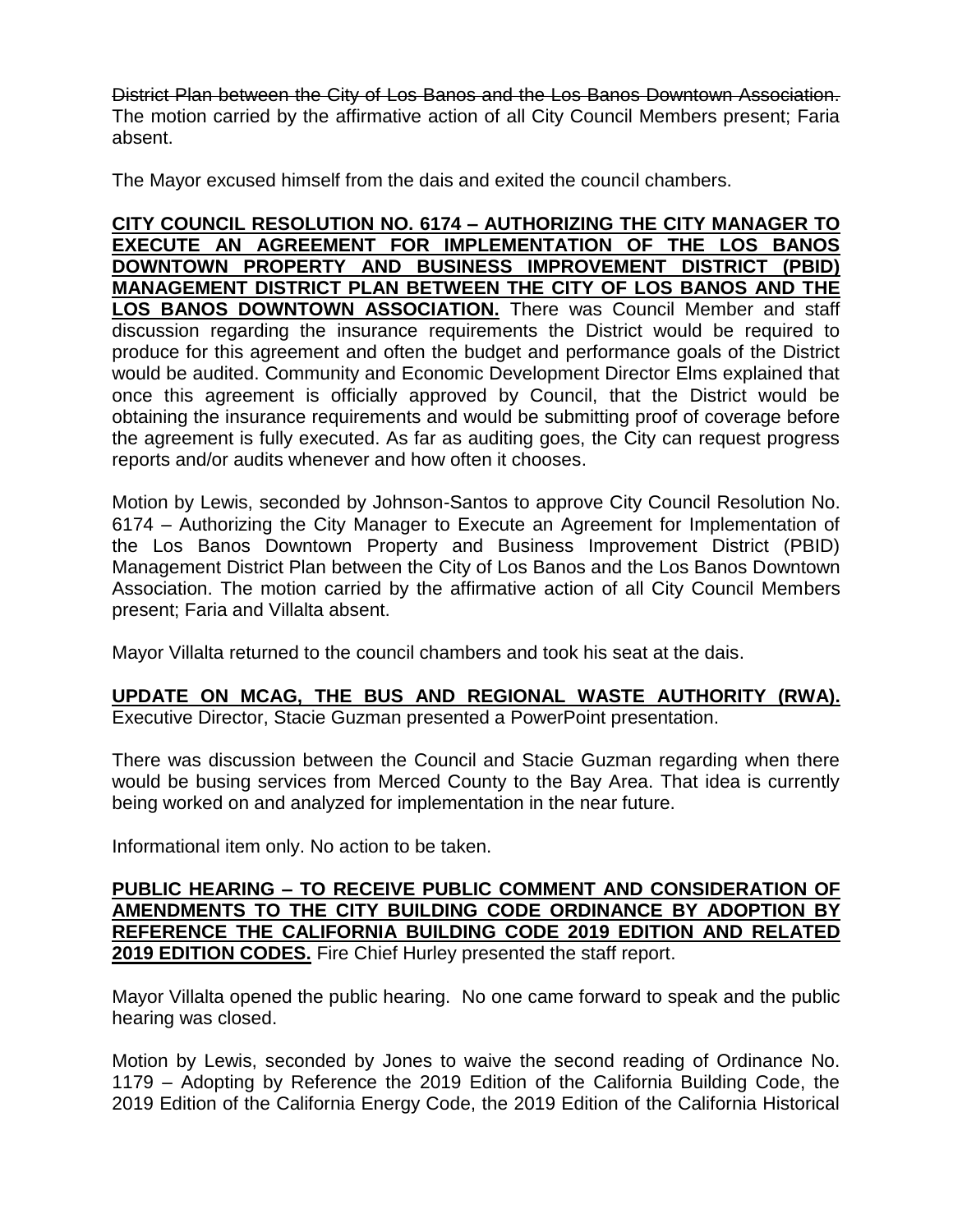Building Code, the 2019 Edition of the California Referenced Standards Code, the 2019 Edition of the California Electrical Code, the 2019 Edition of the California Mechanical Code, the 2019 Edition of the California Administrative Code, the 2019 Edition of the California Existing Building Code, the 2019 Edition of the California Green Building Standards Code, the 2019 Edition of the California Residential Code, the 2019 Edition of the California Plumbing Code; by Amendment to Title 8 Chapter 1 of the Los Banos Municipal Code. The motion carried by the affirmative action of all City Council Members present; Faria absent.

Motion by Lewis, seconded by Jones to adopt Ordinance No. 1179 - Adopting by Reference the 2019 Edition of the California Building Code, the 2019 Edition of the California Energy Code, the 2019 Edition of the California Historical Building Code, the 2019 Edition of the California Referenced Standards Code, the 2019 Edition of the California Electrical Code, the 2019 Edition of the California Mechanical Code, the 2019 Edition of the California Administrative Code, the 2019 Edition of the California Existing Building Code, the 2019 Edition of the California Green Building Standards Code, the 2019 Edition of the California Residential Code, the 2019 Edition of the California Plumbing Code; by Amendment to Title 8 Chapter 1 of the Los Banos Municipal Code. The motion carried by the following roll call vote: AYES: Johnson-Santos, Jones, Lewis, Villalta; NOES: None; ABSENT: Faria.

## **PUBLIC HEARING – TO RECEIVE PUBLIC COMMENT AND CONSIDERATION OF AMENDMENTS TO THE CITY FIRE PREVENTION CODE ORDINANCE BY ADOPTION BY REFERENCE THE CALIFORNIA FIRE CODE 2019 EDITION AND LOCAL AMENDMENTS THERETO.** Fire Chief Hurley presented the staff report.

Mayor Villalta opened the public hearing. No one came forward to speak and the public hearing was closed.

Motion by Johnson-Santos, seconded by Jones, to waive the second reading of Ordinance No. 1180 – Adopting by Reference the 2019 Edition of the California Fire Code by Amendment to Title 4 Chapter 3 of the Los Banos Municipal Code and Adoption of Local Amendments Thereto. The motion carried by the affirmative action of all City Council Members present; Faria absent.

Motion by Johnson-Santos, seconded by Jones, to adopt Ordinance No. 1180 – Adopting by Reference the 2019 Edition of the California Fire Code by Amendment to Title 4 Chapter 3 of the Los Banos Municipal Code and Adoption of Local Amendments Thereto. The motion carried by the following roll call vote: AYES: Johnson-Santos, Jones, Lewis, Villalta; NOES: None.; ABSENT: Faria.

**PUBLIC HEARING –TO RECEIVE PUBLIC COMMENT AND CONSIDERATION OF APPROVING AND ADOPTING AN UPDATED AB 1600 DEVELOPMENT IMPACT FEE JUSTIFICATION STUDY PREPARED FOR THE CITY OF LOS BANOS BY DTA (DAVID TAUSSIG & ASSOCIATES, INC.); ADJUSTING THE CITY'S DEVELOPMENT IMPACT FEES FOR ALL DEVELOPMENT WITHIN THE CITY OF LOS BANOS; AND A PROPOSED AMENDMENT TO TITLE 9, CHAPTER 2, ARTICLE 6 OF THE LOS BANOS MUNICIPAL CODE ESTABLISHING A GENERAL GOVERNMENT**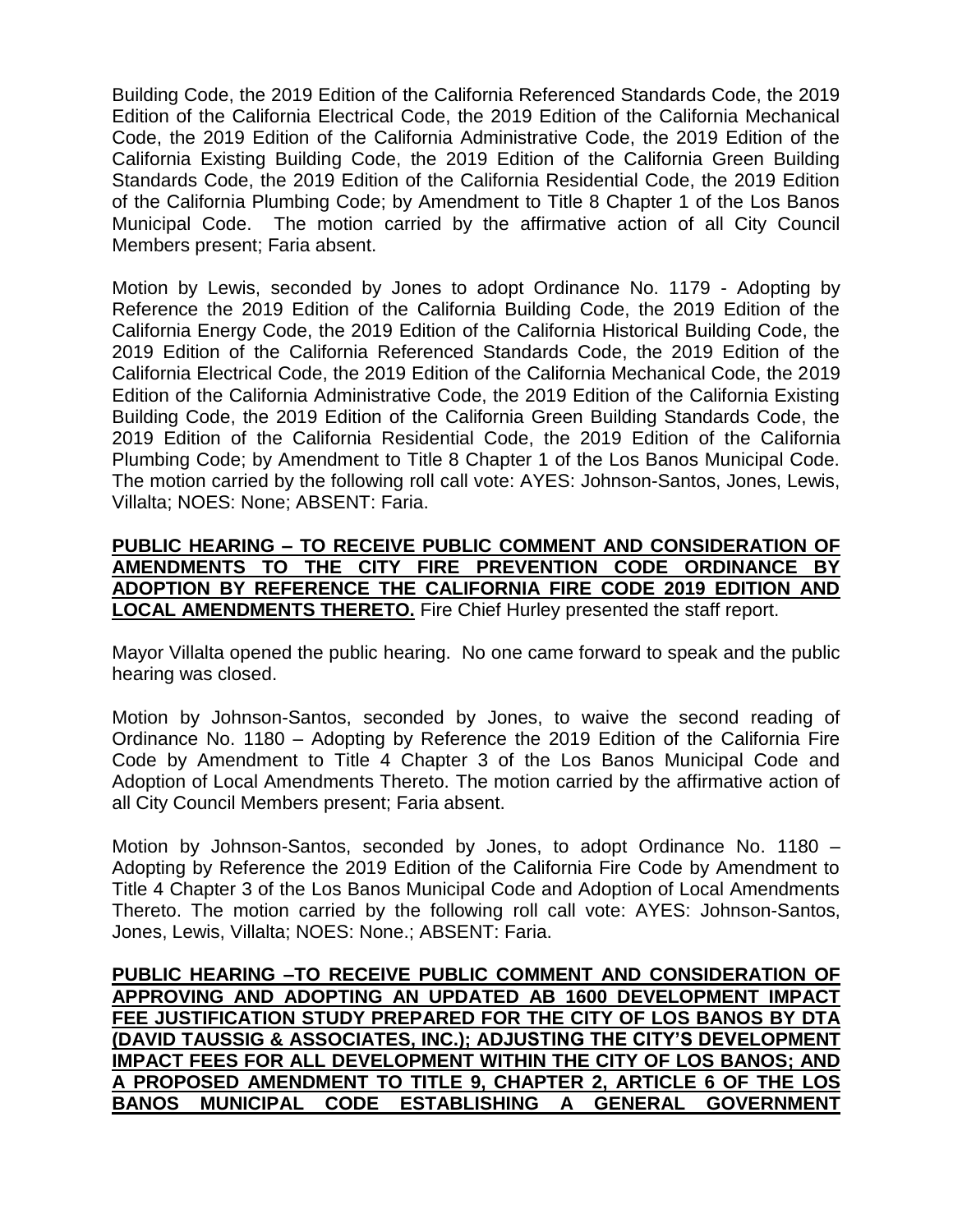**FACILITIES DEVELOPMENT IMPACT FEE (CONTINUED FROM DECEMBER 4, 2019 CITY COUNCIL MEETING).** Public Works Director/City Engineer Fachin gave a brief history of this item and how it has been quite a long process. He introduced the representative of David Taussig & Associates, Inc. who continued the item with a PowerPoint presentation.

There was Council Member and staff discussion regarding what assessments were used in order to come up with the comparison chart in the study and how other cities compared. It was noted and discussed how there are various components that went into this study and how other cities do not necessarily report or assess in the same manner as the City of Los Banos.

Mayor Villalta opened the public hearing. No one came forward to speak and the public hearing was closed.

Motion by Lewis, seconded by Jones, to adopt City Council Resolution No. 6163 – Adopting a Development Impact Fee Justification Study for the City of Los Banos and Revising Development Impact Fees for All Development within the City of Los Banos. The motion carried by the affirmative action of all City Council Members present; Faria absent.

Motion by Jones, seconded by Lewis, to waive the first reading of Ordinance No. 1178 – Amending Title 9 Chapter 2 Article 6 of the Los Banos Municipal Code Establishing a General Government Facilities Development Impact Fee. The motion carried by the affirmative action of all City Council Members present; Faria absent

Motion by Jones, seconded by Lewis to introduce Ordinance No. 1178 – Amending Title 9 Chapter 2 Article 6 of the Los Banos Municipal Code Establishing a General Government Facilities Development Impact Fee. The motion carried by the following roll call vote: AYES: Johnson-Santos, Jones, Lewis, Villalta; NOES: None; ABSENT: Faria.

**CONSIDERATION OF APPROVAL OF CITY COUNCIL RESOLUTION NO. 6175 – AUTHORIZING THE CITY MANAGER TO EXECUTE A PROFESSIONAL SERVICE AGREEMENT WITH BUXTON COMPANY FOR RETAIL RECRUITMENT STRATEGY AND SERVICES.** Community and Economic Development Director Elms presented the staff report, which included a PowerPoint presentation.

There was Council Member and staff discussion regarding the differences between Buxton and the other agencies that submitted proposals for this service for which Community & Economic Development Director Elms stated it was their experience with healthcare services that was appealing.

Motion by Lewis, seconded by Johnson-Santos to approve City Council Resolution No. 6175 – Authorizing the City Manager to Execute a Professional Service Agreement with Buxton Company for Retail Recruitment Strategy and Services. The motion carried by the affirmative action of all City Council Members present; Faria absent.